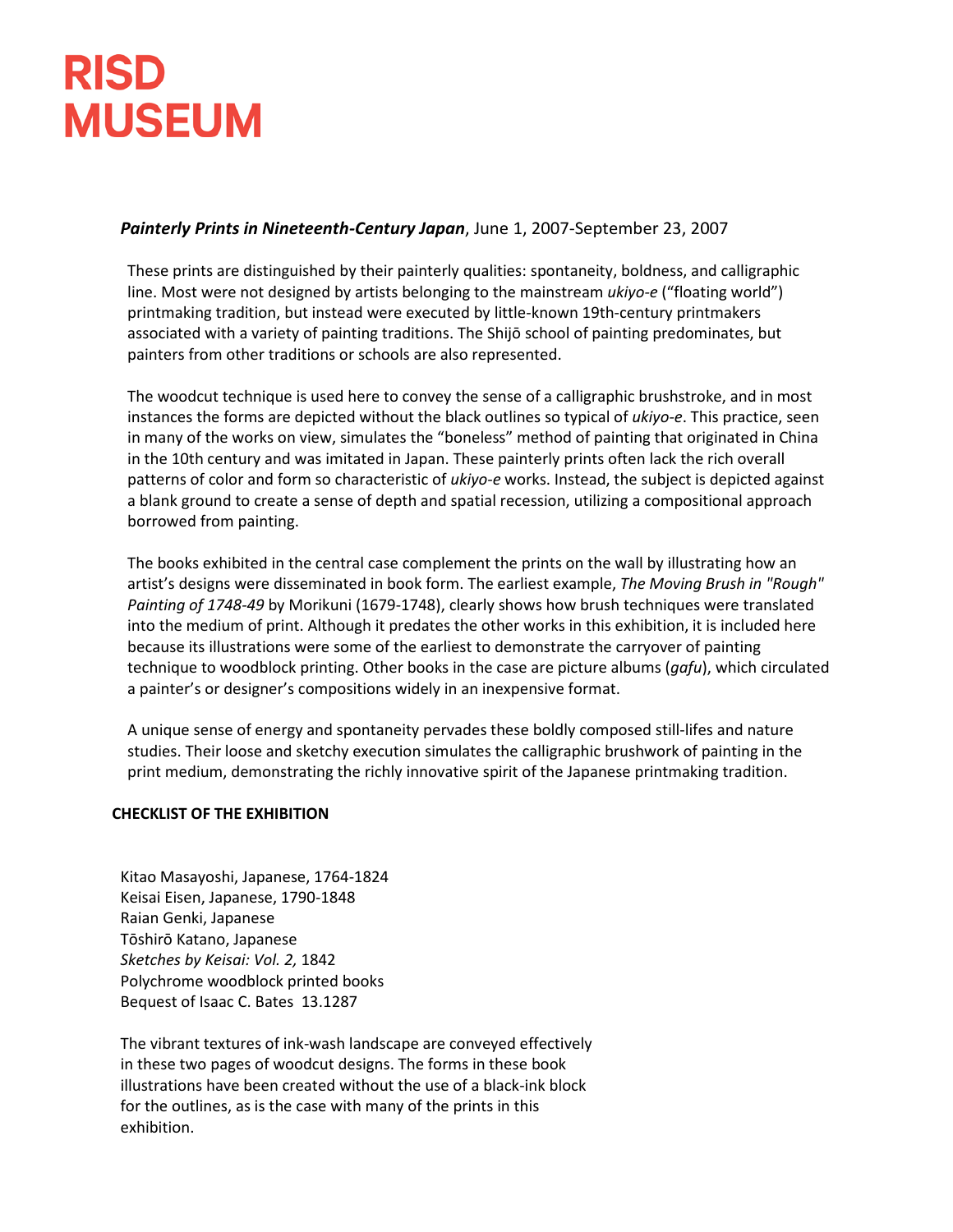Kitao Masayoshi, Japanese, 1764-1824 Keisai Eisen, Japanese, 1790-1848 Raian Genki, Japanese Tōshirō Katano, Japanese *Sketches by Keisai: Vol. 4,* ca. 1840 Polychrome woodblock printed books Bequest of Isaac C. Bates 13.1288

The vibrant textures of ink-wash landscape are conveyed effectively in these two pages of woodcut designs. The forms in these book illustrations have been created without the use of a black-ink block for the outlines, as is the case with many of the prints in this exhibition.

Tachibana Morikuni, Japanese, 1679-1748 Fujimura Zenemon, Japanese Shibukawa Seiemon, Japanese Shibukawa Yoichi Nishimura Genroku, Japanese *The Moving Brush in "Rough" Painting, Vol. 1,* 1748 Monochrome woodblock printed book Bequest of Isaac C. Bates 13.1289

This publication deals with the technique of rough and sketchy (cursive) brushwork. These book illustrations were some of the earliest to demonstrate the carryover of brushwork techniques from painting to woodblock printing. Note the textured rendition of the ducks and reeds.

Tachibana Morikuni, Japanese, 1679-1748 Kokando zoban, Japanese Koto shorin, Japanese Fujimura Zenemon, Japanese *The Moving Brush in "Rough" Painting, Vol. 2,* 1749 Monochrome woodblock printed book Bequest of Isaac C. Bates 13.1290

This publication deals with the technique of rough and sketchy (cursive) brushwork. These book illustrations were some of the earliest to demonstrate the carryover of brushwork techniques from painting to woodblock printing.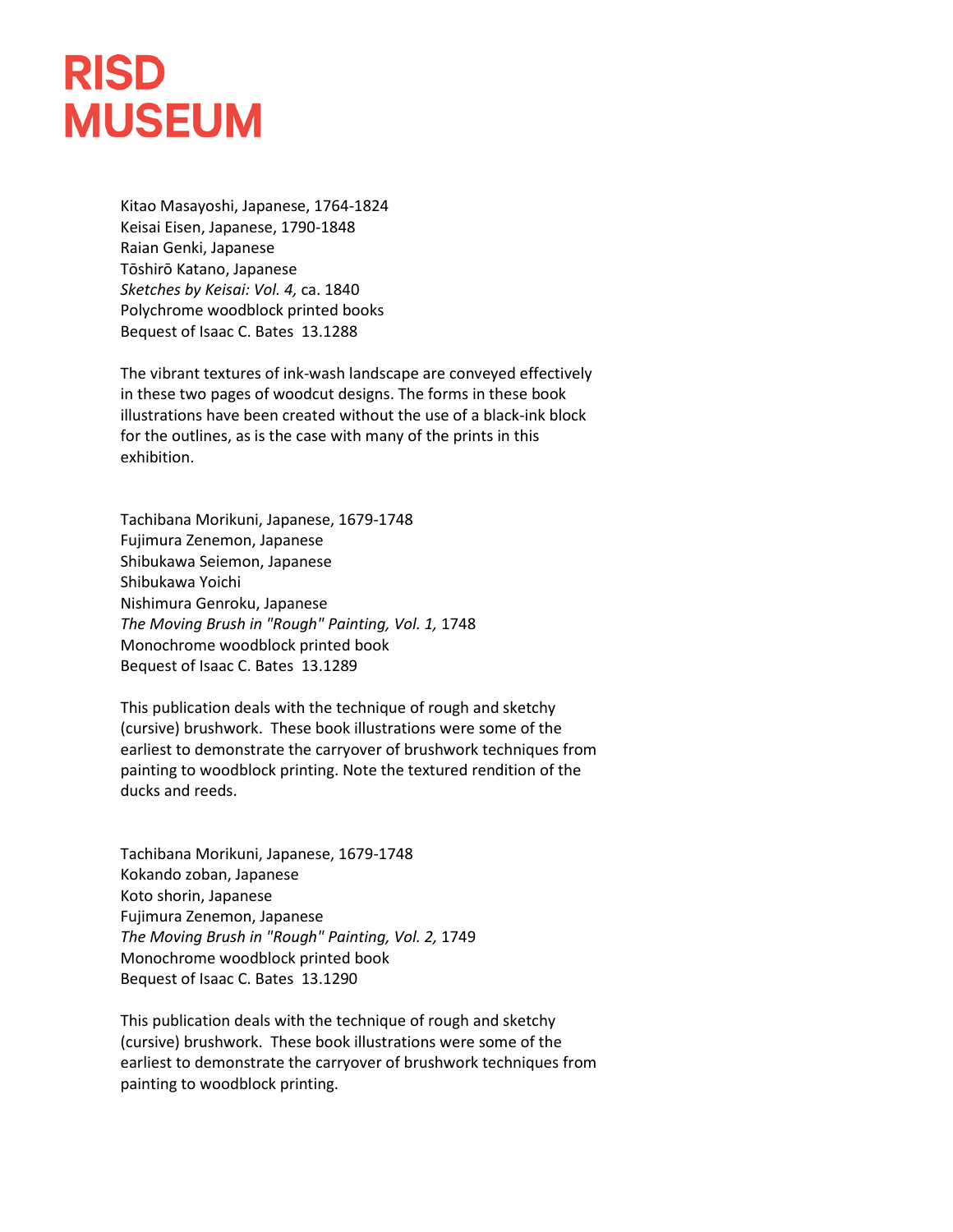Note the textured rendition of the tree trunk, especially the point where the contours partially disappear in the "flying white" stroke that imitates brush painting. Also compare this rendition of a Japanese bush warbler with the two Sadanobu II prints on the nearby wall to the left.

Kawamura Kihō, Japanese, 1778-1852 Bunchodo, Japanese *Kihō's Sketchbook (Kihō gafu), Bird on a Flowering Plum Tree,* 1827 Woodcut illustrated book with mica-stencilled paper wrappers Helen M. Danforth Acquisition Fund 2003.39.6

There is a classic literary association made between the first song of the Japanese bush warbler (*uguisu*) and the plum (*ume*), which together indicate the New Year. Compare this rendition of a Japanese bush warbler with the two Sadanobu II prints on the wall behind you.



Sakai Hōitsu, Japanese, 1761-1829 Kamo Suetaka Matsuzawa Rōsen, Japanese *Ōson's Picture Album: A Book of Pictures by Priest Hōitsu of Universal Phenomena,* 1807 woodcut illustrated book with paper wrappers, sewn Gift of the Estate of Mrs. Gustav Radeke 31.408

Hōitsu belonged to the Rinpa school of painting. The flat, decorative arrangement of plant forms and the juxtaposition of a poetic text inscribed in fluid cursive script are typical of that tradition. Here the printed forms are once again without outline. Bush clover (*hagi*) is one of the "seven grasses of autumn."

Hasegawa Sadanobu II, Japanese *Turnip and Carrot (Kubura to ninjin),* 1850's Polychrome wood block print Gift of Mrs. John D. Rockefeller, Jr. 34.399

The five prints by Sadanobu II on this wall may have been conceived as a set because of their similarity in size and theme. This example is distinguished by its unusual subject matter. The still-life is executed in a rough and loose style typical of casual album paintings.

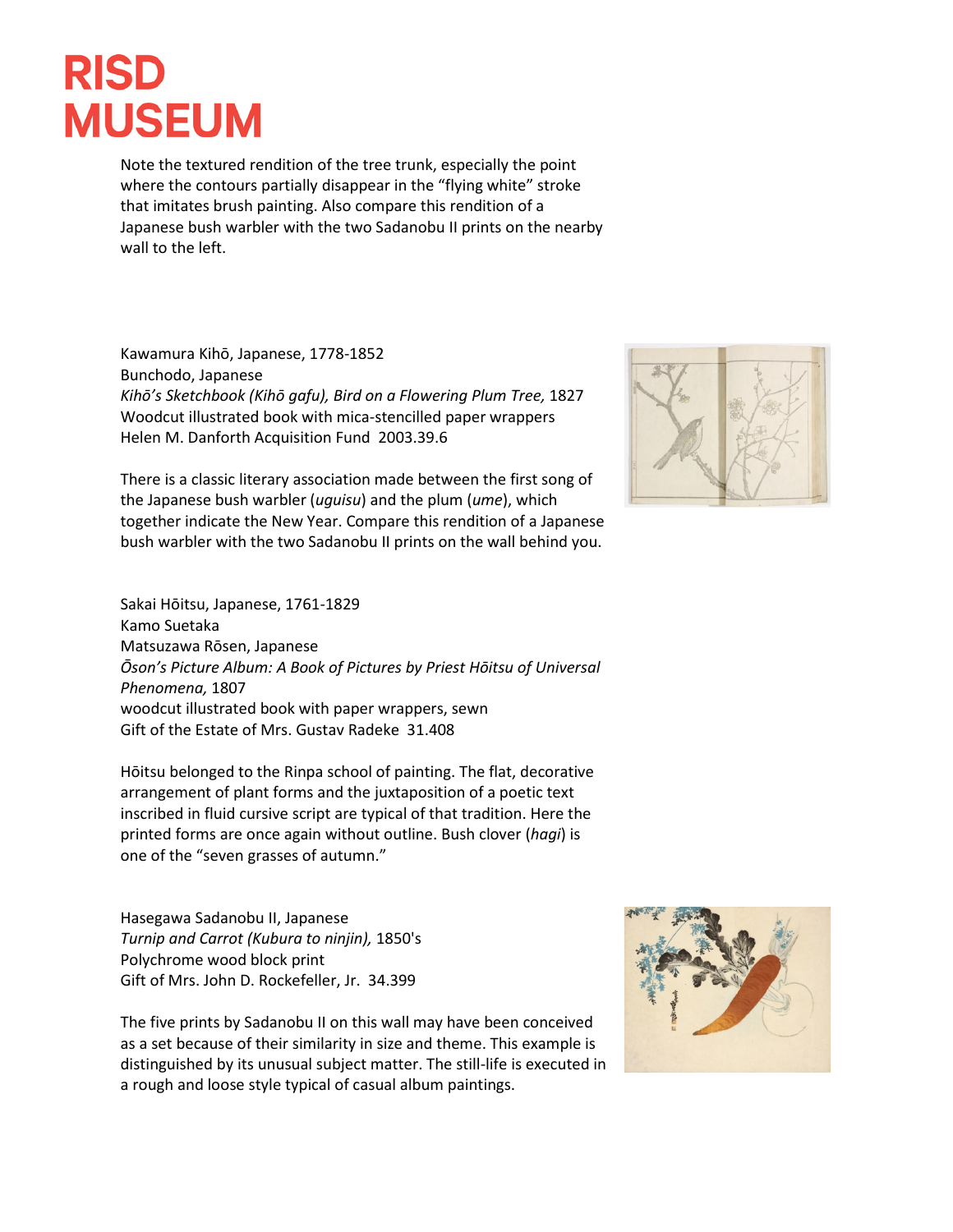

Shibata Zeshin, Japanese, 1807-1891 *Morning glories in rain (Uchu no hirugao),* 1870's-1880's Polychrome woodblock print Gift of Mrs. John D. Rockefeller, Jr. 34.406

Zeshin, who was trained as a painter in the Shijō style and excelled as a lacquer artist, also created prints. Of the three Zeshin works in this exhibition, this delicately rendered autumn scene evokes the lyricism of the Shijō painting style most effectively.



Hasegawa Sadanobu II, Japanese *Bird and yellow roses (Yamabuki ni kotori),* 1850's Polychrome wood block print Gift of Mrs. John D. Rockefeller, Jr. 34.414

The five prints by Sadanobu II on this wall may have been conceived as a set because of their similarity in size and theme. The flower is a Japanese rose, or *Kerria japonica* (*yamabuki*). Note how the artist has depicted the bird's wings in several delicate colors.

Renzan Takanobu, Japanese, 1805-1859 Renzan, Japanese, 1805-1859 *Ivy and old well (Furuido to tsuta),* 1840's Polychrome wood block print Gift of Mrs. John D. Rockefeller, Jr. 34.415

Renzan studied with his father-in-law, Kishi Ganku (1749-1838), a Kyoto painter who founded an offshoot of the Shijō tradition known as the Kishi school. This print simulates the effects of a paintbrush in the contours of the wooden well cover. The multicolored ivy leaves further reflect the colored ink washes used in painting.

Kitagawa Tsukimaro, Japanese, active by 1840, d. 1830 *Hawk on a Plum Tree, Descending Geese (Ume ni taka; rakugan),* ca. 1810's Polychrome woodblock print Gift of Mrs. John D. Rockefeller, Jr. 34.418

This composition combines a number of themes from painting  $- a$ boat moored at the shore, geese descending, and a hawk on a flowering tree – in a black-ink print where the lines imitate





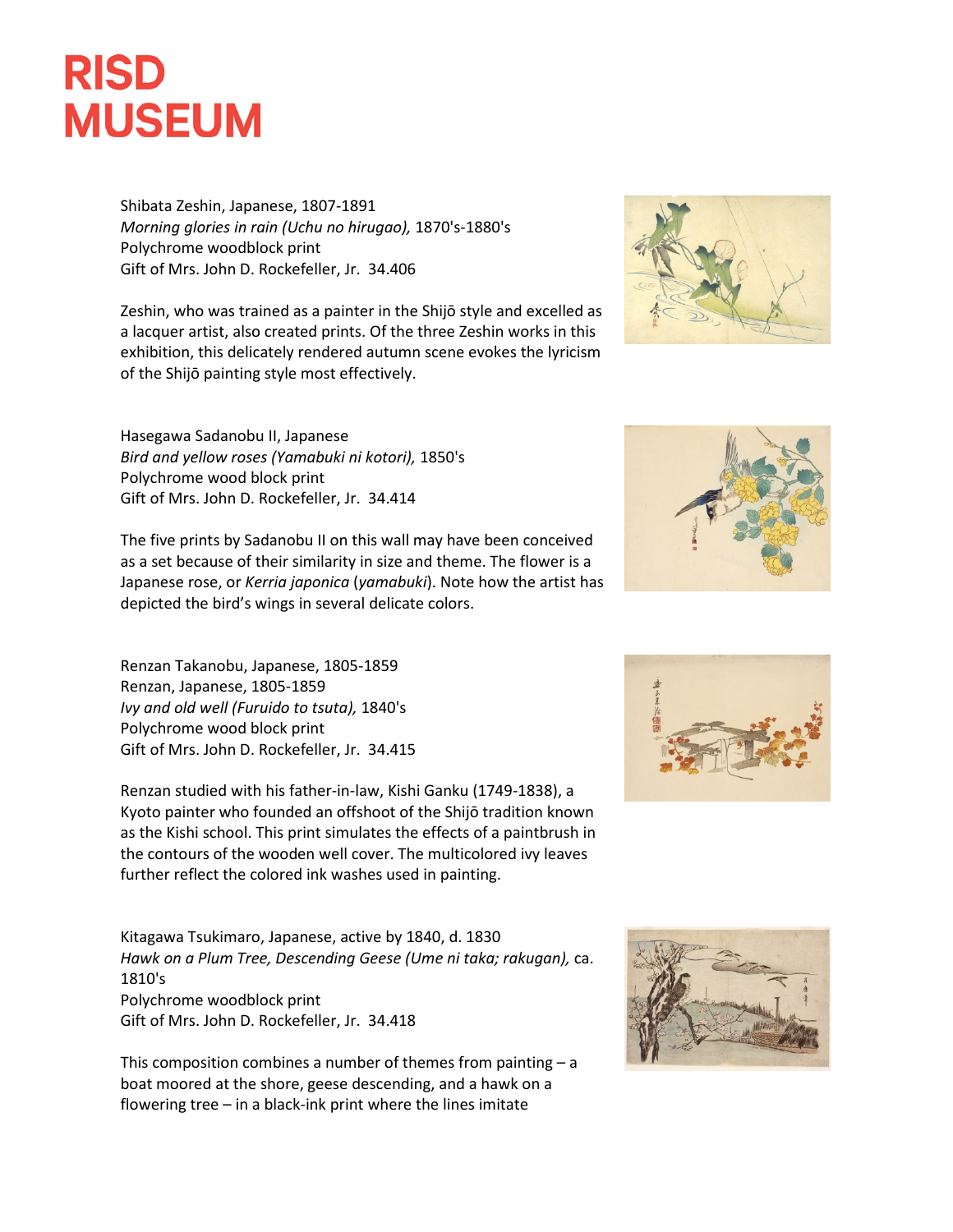brushstrokes. Hand coloring is added to enhance the print's appearance.

Kishi Ganrei, Japanese, 1816-1883 Karasumaru Mitsuhiro, Japanese, 19th century *Sparrows and bamboo,* ca. 1870's Polychrome woodblock print Gift of Mrs. John D. Rockefeller, Jr. 34.419

Another member of the Kishi lineage of painters, Ganrei was the grandson of the school's founder, Kishi Ganku (1756-1838). Note how the bamboo is rendered in subtle tones of green in this print and observe its somewhat monumental scale and the representation of nearly life-size sparrows.

Hasegawa Sadanobu II, Japanese *Pheasant on snow-covered pine (Yukimatsu ni kigi),* 1850's Polychrome wood block print Gift of Mrs. John D. Rockefeller, Jr. 34.428

The five prints by Sadanobu II on this wall may have been conceived as a set because of their similarity in size and theme. In this striking composition, Sadanobu II has placed the pheasant and pine on the left half of the page, filling the blank space on the right only with his signature and seal. This use of the image surface is also seen in Japanese painting.

Hasegawa Sadanobu II, Japanese *Japanese Bush Warbler and Aronia (Kaido ni uguisu),* 1850's Polychrome wood block print Gift of Mrs. John D. Rockefeller, Jr. 34.430

The five prints by Sadanobu II on this wall may have been conceived as a set because of their similarity in size and theme. This flowering tree has been identified as aronia (*kaidō*), but on the basis of its drooping, slender branches and serrated leaves, it might also be plum (*ume*). There is a classic literary association between the first song of





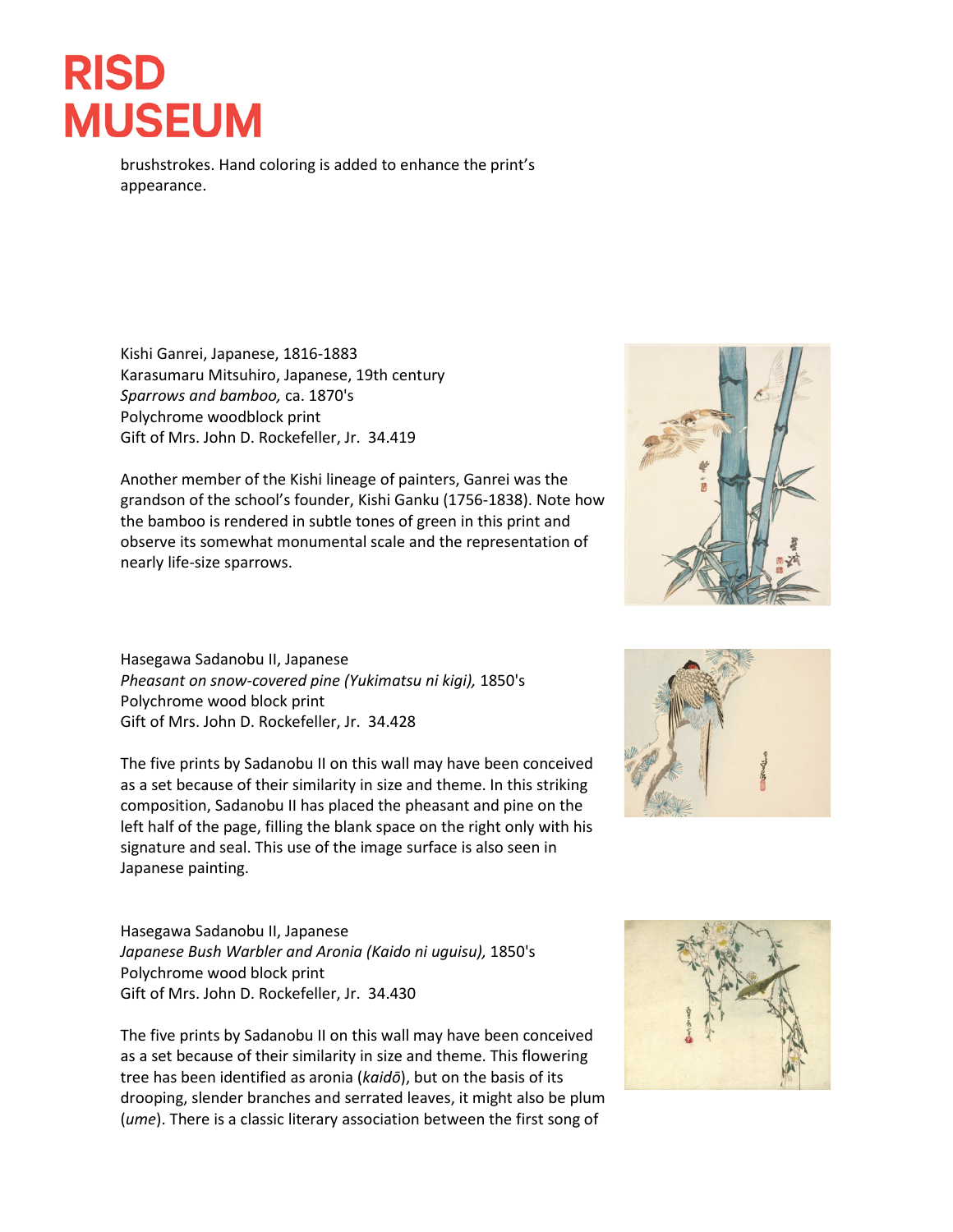the Japanese bush warbler (*uguisu*) and the plum, which together indicate the New Year.

Hasegawa Sadanobu II, Japanese *Japanese Bush Warbler and Flowering Plum (Ume ni uguisu),* 1850's Polychrome wood block print Gift of Mrs. John D. Rockefeller, Jr. 34.431

The five prints by Sadanobu II on this wall may have been conceived as a set because of their similarity in size and theme. There is a classic literary association between the Japanese bush warbler's (*uguisu*) first song and the plum (*ume*), which together indicate the New Year.

Shibata Zeshin, Japanese, 1807-1891 *Peony blossom (Botan),* probably 1850's-1860's Polychrome wood block print Gift of Mrs. John D. Rockefeller, Jr. 34.432

Zeshin, who was trained as a painter in the Shijō style and excelled as a lacquer artist, also created prints. In this work, he focuses solely on the peony, separating it from its context in nature and presenting it against a plain ground.

Shibata Zeshin, Japanese, 1807-1891 *Duck swimming amongst reeds (Ashi ni kamo),* 1887 Polychrome woodblock print Gift of Mrs. John D. Rockefeller, Jr. 34.433

Zeshin, who was trained as a painter in the Shijō style and excelled as a lacquer artist, also created prints. Here he juxtaposes the duck against reeds, boldly establishing a sense of space and threedimensional recession by superimposing the reeds over the duck behind.





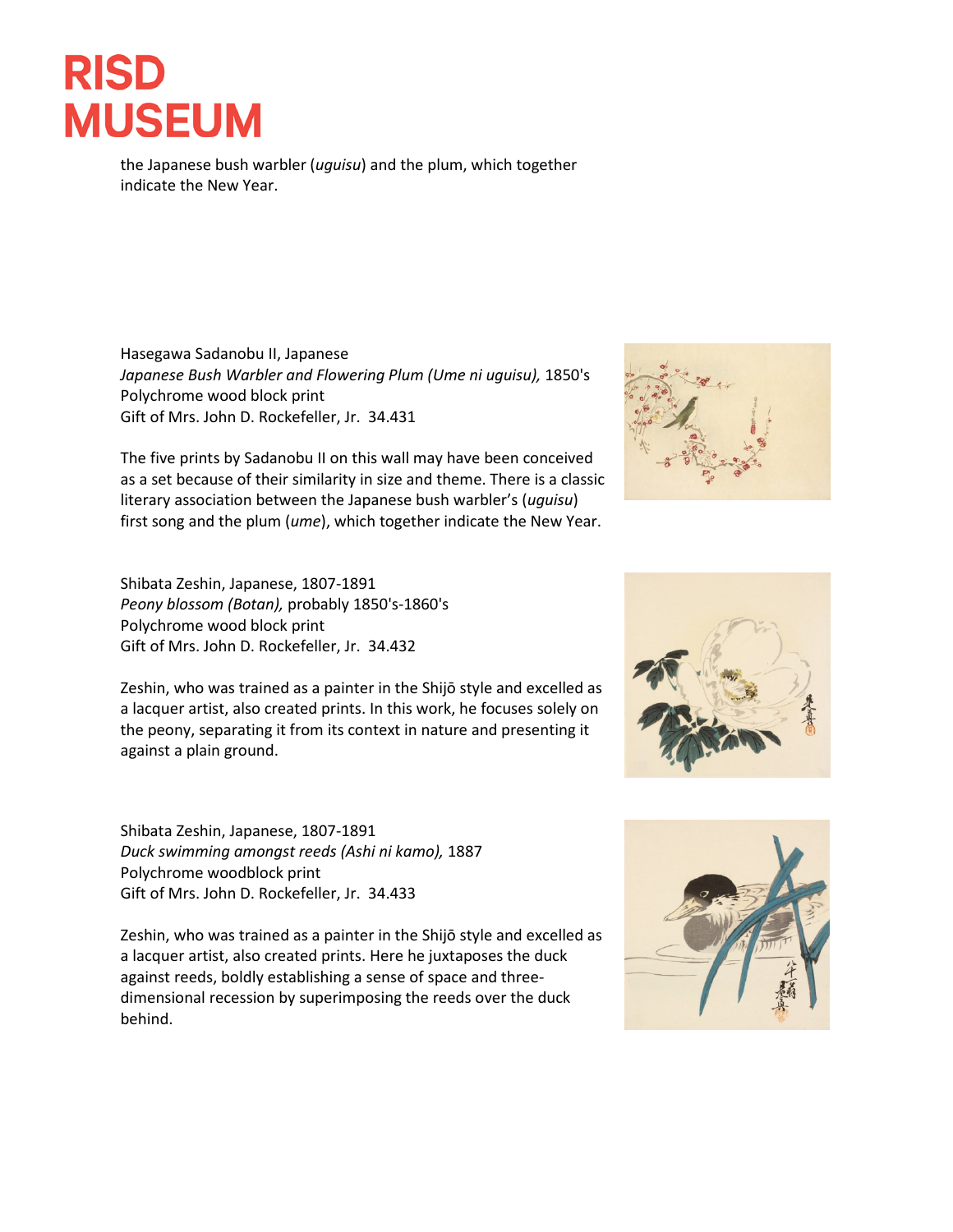Fuminobu, Japanese, 19th century *Autumn plants (Akikusa),* ca. 1850 Polychrome woodblock print Gift of Mrs. John D. Rockefeller, Jr. 34.439

Fuminobu was a member of the Shijō school who studied under Matsumura Keibun (1779-1843), another Shijō painter. This unusual print with its black ground recalls late 18th-century experiments in printmaking by the painter Itō Jakuchū (1716-1800).

#### Ko Sukei, Japanese, 1762-1817

*Cranes, cherry, and old well (Furuido ni sakura to tsuru),* ca. 1810 Polychrome woodblock print with embossing Gift of Mrs. John D. Rockefeller, Jr. 34.476

Here the medium of print is used to render delicate ink washes in shades of gray. Kō Sukei, to whom this print is attributed, was a member of the Hanabusa school of painting.

Oda Nanpo, Japanese, flourished 1840 Matsumura Keibun, Japanese, 1779-1843 *Quail and Bush Clover (Hagi ni uzura),* ca. 1840 Polychrome woodblock print Gift of Mrs. John D. Rockefeller, Jr. 34.482

On the basis of the relative positions of their signatures, it appears that Keibun designed the quail and Nanpō the clover in this finely rendered scene. Keibun was a Shijō painter, and Nanpō was trained as a Nanga-school artist. Although the Nanga school emulated Chinese scholar's painting, there is little trace of that style in this print. Bush clover (*hagi*) is one of the "seven grasses of autumn."

Keisai Eisen, Japanese, 1790-1848 *Grasshopper and morning glories (Asagao ni kirigisu),* ca. 1820 Polychrome woodblock print Gift of Mrs. John D. Rockefeller, Jr. 34.515

This wonderful close-up of nature was designed by Eisen, a mainstream ukiyo-e artist whose usual subjects were courtesans and landscapes.